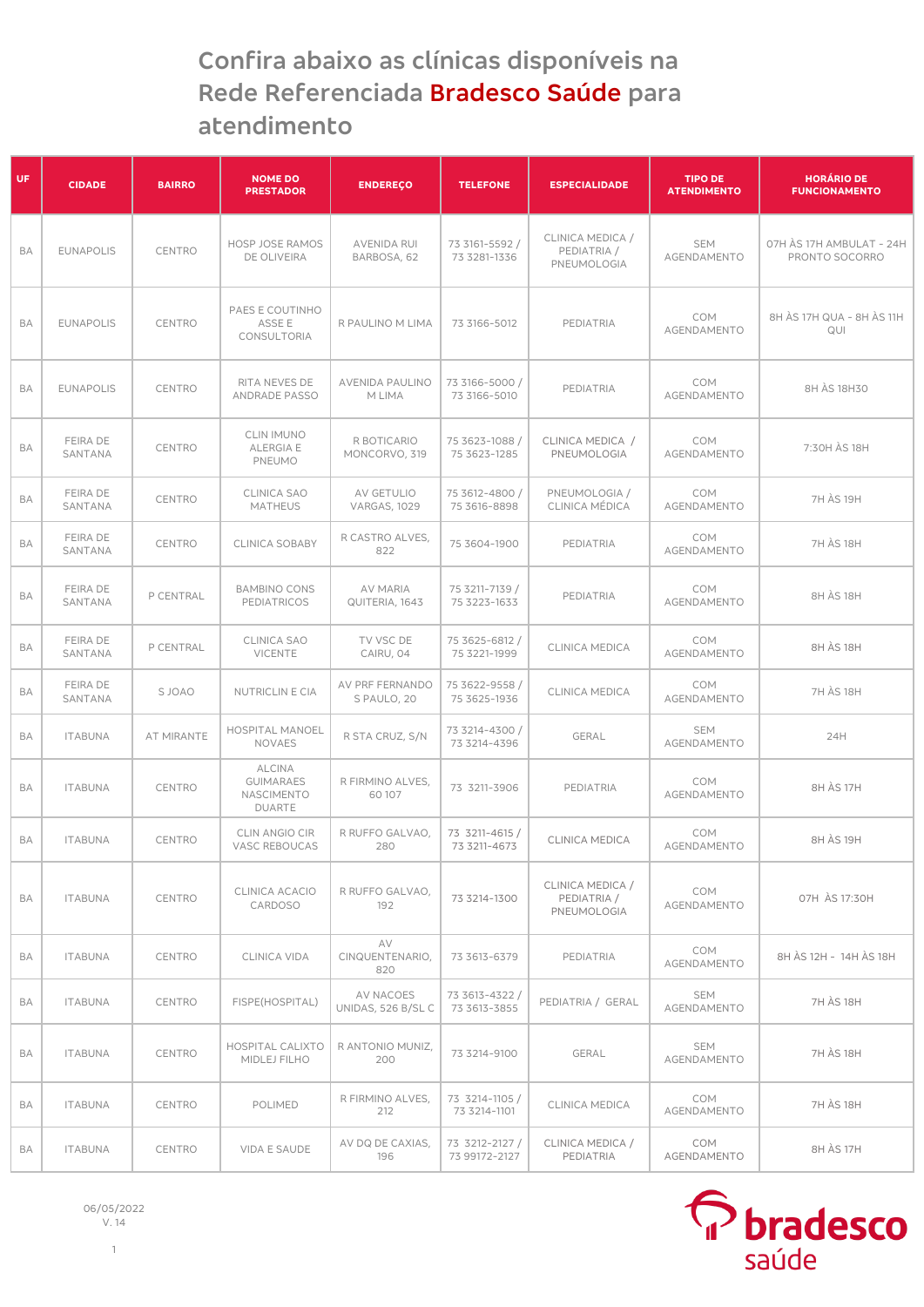| <b>UF</b> | <b>CIDADE</b>                     | <b>BAIRRO</b>           | <b>NOME DO</b><br><b>PRESTADOR</b>                | <b>ENDEREÇO</b>                                                   | <b>TELEFONE</b>                                  | <b>ESPECIALIDADE</b>                                        | <b>TIPO DE</b><br><b>ATENDIMENTO</b> | <b>HORÁRIO DE</b><br><b>FUNCIONAMENTO</b>        |
|-----------|-----------------------------------|-------------------------|---------------------------------------------------|-------------------------------------------------------------------|--------------------------------------------------|-------------------------------------------------------------|--------------------------------------|--------------------------------------------------|
| <b>BA</b> | <b>ITABUNA</b>                    | <b>G CALMON</b>         | <b>CLINICA CIAM DAY</b>                           | AV AZIZ MARON,<br>129                                             | 73 3214-<br>8000/73<br>98802-5148                | CLINICA MEDICA /<br>PEDIATRIA                               | <b>COM</b><br>AGENDAMENTO            | 8H ÀS 18H                                        |
| <b>BA</b> | <b>ITABUNA</b>                    | <b>G CALMON</b>         | <b>CLOVIS NUNES DE</b><br>AQUINO JUNIOR           | AV AZIZ MARON,<br>$1117 - 503$                                    | 73 3617-5990                                     | CLINICA MEDICA /<br>PNEUMOLOGIA                             | COM<br>AGENDAMENTO                   | 9H ÀS 12H - 14H ÀS 18H                           |
| BA        | <b>ITABUNA</b>                    | S CAETANO               | AMCAD                                             | AV PRCA ISABEL,<br>395 SL 906                                     | 73 3617-8096                                     | PEDIATRIA                                                   | COM<br>AGENDAMENTO                   | 9H ÀS 11H - 14H ÀS 17H                           |
| <b>BA</b> | SALVADOR                          | <b>BONFIM</b>           | CLIN DR. ADERBAL<br><b>HENRIQUE &amp; FILHA</b>   | R DA IMPERATRIZ,<br>69                                            | 71 3235-3328 /<br>71 99964-8539                  | PEDIATRIA                                                   | COM<br>AGENDAMENTO                   | 8H ÀS 17H                                        |
| <b>BA</b> | SALVADOR                          | CANELA                  | CLIN DR JORGE<br><b>WASHIGTON B</b>               | R JOAO DAS<br>BOTAS, 14                                           | 71 3245-5710                                     | PNEUMOLOGIA                                                 | COM<br>AGENDAMENTO                   | 8H ÀS 17H                                        |
| <b>BA</b> | SALVADOR                          | CANELA                  | <b>MEDICINA</b><br><b>GERIATRICA</b>              | AV RTR MIGUEL<br>CALMON, 1210 /<br>409                            | 71 3237-2227                                     | <b>CLINICA MEDICA</b>                                       | <b>COM</b><br>AGENDAMENTO            | 8H ÀS 17H                                        |
| BA        | SALVADOR                          | CANELA                  | NORMANDIA<br><b>LACERDA B CUNHA</b>               | R JOAO DAS<br>BOTAS, 185 /<br><b>SALAS 303 E 302</b>              | 71 99105-6700                                    | PEDIATRIA                                                   | COM<br>AGENDAMENTO                   | 8H ÀS 18H                                        |
| <b>BA</b> | SALVADOR                          | LIBERDADE               | <b>SIM CLINICAS</b>                               | EST DA LIBERDADE,<br>408                                          | 71 3334-8383 /<br>71 3327-8181                   | CLINICA MÉDICA /<br>PEDIATRIA /<br>OTORRINOLARINGOL<br>OGIA | COM<br>AGENDAMENTO                   | 8H ÀS 18H SEG A SEX - 8H<br><b>AS 15:45H SÁB</b> |
| <b>BA</b> | SALVADOR                          | R VERMELHO              | CEDIBA                                            | R EDUARDO J DOS<br>SANTOS, 147                                    | 71 3334-8383 /<br>71 99103-7653                  | CARDIOLOGIA PED /<br>CLINICA MEDICA /<br>PNEUMOLOGIA        | COM<br>AGENDAMENTO                   | 8H ÀS 18H SEG A SEX - 8H<br>ÀS 12H SÁB           |
| BA        | <b>VITORIA DA</b><br>CONQUISTA    | CENTRO                  | <b>IBR INST BRANDAO</b><br>DE REABILITACAO<br>LT. | R GOES CALMON,<br>235                                             | 77 2101-4100 /<br>77 2101-4171                   | CLÍNICA MÉDICA /<br><b>INFECTOLOGIA</b>                     | <b>SEM</b><br>AGENDAMENTO            | 07H ÀS 17H AMBULAT - 24H<br>PRONTO SOCORRO       |
| BA        | <b>VITORIA DA</b><br>CONQUISTA    | <b>JUREMA</b>           | <b>SAMUR SERV</b><br>ASSIST MED S/A               | AVENIDA YOLANDO<br>FONSECA, 480                                   | 77 2102-8400 /<br>77 2102-8422                   | CLINICA MEDICA /<br>PEDIATRIA                               | <b>COM</b><br>AGENDAMENTO            | 07H ÀS 17H                                       |
| BA        | <b>VITORIA DA</b><br>CONQUISTA    | <b>RECREIO</b>          | ANDRO INSTITUTO<br>DE ANDROLOGIA<br><b>LTDA</b>   | AVENIDA OTAVIO<br>SANTOS, 444                                     | 77 2101-6950 /<br>77 2101-6954 /<br>77 2101-6993 | CLINICA MEDICA                                              | COM<br>AGENDAMENTO                   | 07H ÀS 18H                                       |
| DF        | <b>BRASÍLIA</b>                   | ÁGUAS<br>CLARAS         | CLÍNICA D.O.C                                     | R. Copaíba, Lote<br>01, DF Century<br>Plaza, Torre B,<br>sala 808 | $(61)$ 3521-0233<br>$/$ (61) 98190-<br>0233      | MEDICINA DE FAMÍLIA                                         | COM<br>AGENDAMENTO                   | 08H ÀS 18H DE SEG A SEX                          |
| DF        | <b>BRASÍLIA</b>                   | <b>ASA SUL</b>          | PULMOCLINICA                                      | SGAS Q 910 CJ B BL<br>A203/205                                    | 61 3244-5160                                     | PNEUMOLOGIA                                                 | <b>SEM</b><br>AGENDAMENTO            | 8H ÀS 18H                                        |
| DF        | CEILANDIA                         | <b>CEILANDIA SUL</b>    | NOVA CLÍNICA                                      | Q QNM 19<br>CONJUNTO P LOTE<br>48L J 01S/N                        | 613965-1720 /<br>61 99169-8781                   | CLINICA MEDICA /<br>PEDIATRIA                               | <b>SEM</b><br>AGENDAMENTO            | <b>7H ÀS 18H</b>                                 |
| ES        | CACHOEIRO DE<br><b>ITAPEMIRIM</b> | <b>G MACHADO</b>        | CLINEFRO CLIN<br>MEDICA NEFROLO                   | R ANTONIO C<br>GONCALVES, 2                                       | 28 3521-1220 /<br>28 3522-0713                   | <b>CLINICA MÉDICA</b>                                       | <b>SEM</b><br>AGENDAMENTO            | 7H ÀS 19H                                        |
| ES        | CARIACICA                         | CPO GRANDE              | CLINICA LINDA<br><b>ROSA</b>                      | R BELARMINE<br>FREIRE, 14                                         | 27 3336-6744                                     | CLINICA MEDICA /<br>PEDIATRIA                               | <b>SEM</b><br>AGENDAMENTO            | <b>7H ÀS 18H</b>                                 |
| ES        | CARIACICA                         | CPO GRANDE              | <b>EVOLUIR</b><br><b>REABILITACAO</b>             | AV GETULIO<br>VARGAS, 21                                          | 27 3090-9900<br>/ 27 99899-<br>3036              | CLINICA MEDICA                                              | <b>HORA MARCADA</b>                  | 8H ÀS 18H                                        |
| ES        | <b>SERRA</b>                      | PRQ<br><b>JACARAIPE</b> | FAVALORO                                          | R RIO BRANCO, 370                                                 | 27 3252-7233                                     | CLINICA MÉDICA /<br>PEDIATRIA                               | COM<br>AGENDAMENTO                   | <b>7H ÀS 18H</b>                                 |



06/05/2022 V. 14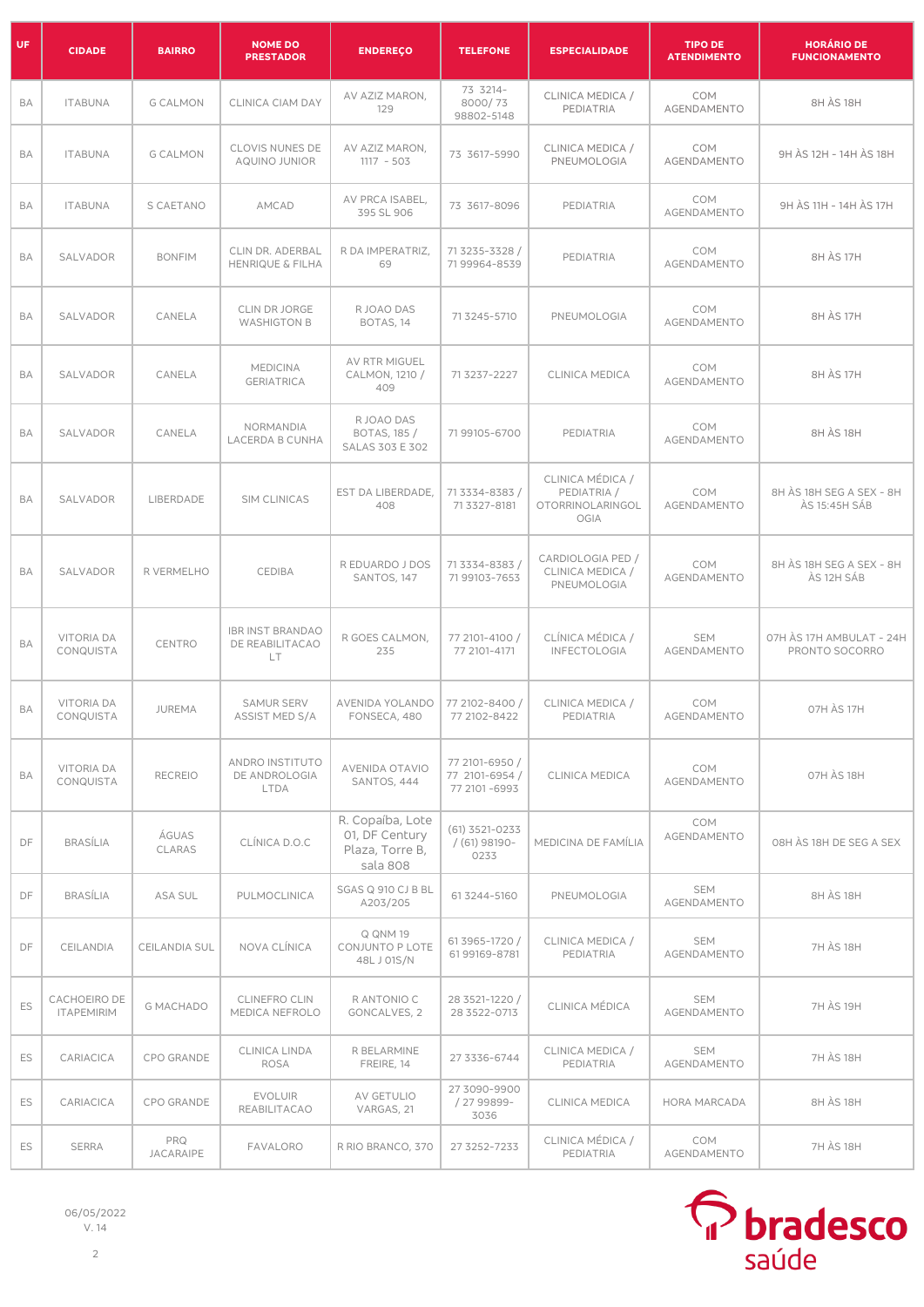| UF        | <b>CIDADE</b>                            | <b>BAIRRO</b>          | <b>NOME DO</b><br><b>PRESTADOR</b>               | <b>ENDEREÇO</b>                                       | <b>TELEFONE</b>                            | <b>ESPECIALIDADE</b>                                                 | <b>TIPO DE</b><br><b>ATENDIMENTO</b> | <b>HORÁRIO DE</b><br><b>FUNCIONAMENTO</b> |
|-----------|------------------------------------------|------------------------|--------------------------------------------------|-------------------------------------------------------|--------------------------------------------|----------------------------------------------------------------------|--------------------------------------|-------------------------------------------|
| <b>ES</b> | <b>SERRA</b>                             | PRQ RES<br>LARANJEIRAS | <b>UNICLINICA</b>                                | R STOS DUMONT,<br>235                                 | 27 3328-1868 /<br>27 3082-4314             | CLINICA MÉDICA                                                       | <b>SEM</b><br>AGENDAMENTO            | 8H ÀS 18H                                 |
| ES        | <b>VILA VELHA</b>                        | <b>GLORIA</b>          | CLINICA MEDICA<br><b>GLORIA</b>                  | AV JERONIMO<br>MONTEIRO, 641                          | 27 3239-4863<br>/ 27 3289-<br>2045         | CLINICA MÉDICA                                                       | COM<br>AGENDAMENTO                   | <b>9H ÀS 18H</b>                          |
| ES        | VILA VELHA                               | OLARIA                 | SOS CORACAO                                      | R MARIA AMALIA,<br>542                                | 27 3200-4335<br>/ 27 3200-<br>3448         | CARDIOLOGIA                                                          | COM<br>AGENDAMENTO                   | 7H ÀS 17H TER, QUA E QUI                  |
| ES        | <b>VITORIA</b>                           | PRAIA DO SUA           | CLÍNICA D.O.C                                    | AV LEITÃO DA<br>SILVA, 180, SALA<br>1101              | $(27)$ 2127-3363<br>$/(27)$ 99509-<br>6724 | MEDICINA DE FAMÍLIA                                                  | COM<br>AGENDAMENTO                   | 08H ÀS 18H DE SEG A SEX                   |
| <b>ES</b> | <b>VITORIA</b>                           | PR CANTO               | <b>CLINICA EVOLUIR</b>                           | R EUGENIO NETTO,<br>30                                | 27 3090-9900/<br>27 99899-3036             | CLINICA MEDICA                                                       | <b>HORA MARCADA</b>                  | 8H ÀS 18H                                 |
| PA        | <b>BELEM</b>                             | SÃO MARCOS             | H. ADVENTISTA DE<br>BELÉM                        | <b>AV ALMIRANTE</b><br>BARROSO, 1758                  | 913084-8686                                | CLÍNICA MÉDICA                                                       | <b>SEM</b><br>AGENDAMENTO            | 8:30H ÀS 18H                              |
| PA        | <b>BELÉM</b>                             | SÃO MARCOS             | <b>HSM</b>                                       | TV HUMAITA, 1598                                      | 91 3181-7000                               | CLÍNICA MÉDICA                                                       | <b>SEM</b><br>AGENDAMENTO            | 8:30H ÀS 18H                              |
| PE        | <b>JABOATÃO DOS</b><br><b>GUARARAPES</b> | CANDEIAS               | <b>CLINICALL - SAUDE</b><br><b>INTEGRADA</b>     | R SATURNINO<br>PESSOA, 148                            | 81 3361-6711 /<br>813468-1999              | PNEUMO / PEDIATRA                                                    | COM<br>AGENDAMENTO                   | 7H ÀS 19H SEG A SEX - 7H<br>ÀS 12H SÁB    |
| PE        | <b>JOAO PESSOA</b>                       | CENTRO                 | <b>CLINICA DOM</b><br><b>RODRIGO</b>             | AV MAXIMIANO<br>FIGUEIREDO, 592                       | 83 98899-<br>4383 / 83<br>98851-3318       | PNEUMO SOB AVISO<br>/ CLÍNICO GERAL NO<br>PRONTO SOCORRO             | <b>SEM</b><br>AGENDAMENTO            | 24 H                                      |
| PE        | OLINDA                                   | C CAIADA               | REDE CICLO                                       | AV DR JOSE A<br>MOREIRA, 685                          | 81 3011-1536 /<br>813048-5659              | CLINICO GERAL /<br>PEDIATRA                                          | COM<br>AGENDAMENTO                   | 7H AS 19H SEG A SEX                       |
| PE        | <b>RECIFE</b>                            | PAISSANDU              | REDE CICLO                                       | R PACIFICO DOS<br>SANTOS, 103                         | 81 3223-3969 /<br>81 3222-2636             | CLINICO GERAL /<br><b>PEDIATRA</b>                                   | COM<br>AGENDAMENTO                   | 7H ÀS 19H SEG A SEX                       |
| <b>RJ</b> | <b>NITEROI</b>                           | CENTRO                 | ALERGO AR                                        | R DA CONCEICAO.<br>188                                | 21 2622-1254 /<br>21 3515-0808             | PNEUMOLOGIA /<br><b>ALERGOLOGIA</b>                                  | <b>SEM</b><br>AGENDAMENTO            | <b>7H ÀS 19H</b>                          |
| <b>RJ</b> | <b>NITEROI</b>                           | PIRATININGA            | <b>SEACOR</b>                                    | R RUBEM<br>RISEMBERG, 46                              | 21 2609-8547                               | CARDIOLOGIA                                                          | COM<br>AGENDAMENTO                   | 8H ÀS 20H                                 |
| <b>RJ</b> | RIO DE JANEIRO                           | <b>B TIJUCA</b>        | <b>OTOLIFE</b><br>OTORRINO E CIR<br>CABE E PESCO | AV ARMANDO<br>LOMBARDI, 1000-<br>BL 01 LJ 121         | 21 3139-9500 /<br>21 99145-8011            | <b>OTORRINOLARINGOL</b><br>OGIA                                      | <b>SEM</b><br>AGENDAMENTO            | 8H ÀS 20H                                 |
| <b>RJ</b> | RIO DE JANEIRO                           | CAMPO<br>GRANDE        | <b>OTOLIFE SERVICOS</b><br><b>MEDICOS</b>        | R AUGUSTO DE<br>VASCONCELOS,<br>544 - SALA<br>224/225 | 21 2415-3992                               | CIRURGIA DE CABECA<br>E PESCOCO /<br><b>OTORRINOLARINGOL</b><br>OGIA | <b>SEM</b><br>AGENDAMENTO            | 8H ÀS 20H                                 |
| <b>RJ</b> | RIO DE JANEIRO                           | CENTRO                 | ALERGO AR                                        | R SETE DE<br>SETEMBRO, 92-SL<br>905 A 908             | 21 3515-8000 /<br>21 2288-5865             | PNEUMOLOGIA /<br>ALERGOLOGIA                                         | <b>SEM</b><br>AGENDAMENTO            | 7H ÀS 19H                                 |
| <b>RJ</b> | RIO DE JANEIRO                           | MADUREIRA              | ALERGO AR                                        | EST DO PORTELA,<br>$99 -$<br>1131,00531443756         | 21 3515-8000                               | PNEUMOLOGIA /<br>ALERGOLOGIA                                         | <b>SEM</b><br>AGENDAMENTO            | 7H ÀS 19H                                 |
| <b>RJ</b> | RIO DE JANEIRO                           | <b>TIJUCA</b>          | ALERGO AR                                        | R DES IZIDRO, 22-B                                    | 21 3515-0800 /<br>21 3515-0808             | PNEUMOLOGIA /<br>ALERGOLOGIA                                         | <b>SEM</b><br>AGENDAMENTO            | 7H ÀS 19H                                 |
| <b>RJ</b> | <b>SAO GONCALO</b>                       | CENTRO                 | PROSAUDE                                         | R FELICIANO<br>SODRE, 46                              | 21 3715-8800                               | CLINICA MEDICA /<br>PEDIATRIA                                        | <b>SEM</b><br>AGENDAMENTO            | 7H ÀS 19H                                 |

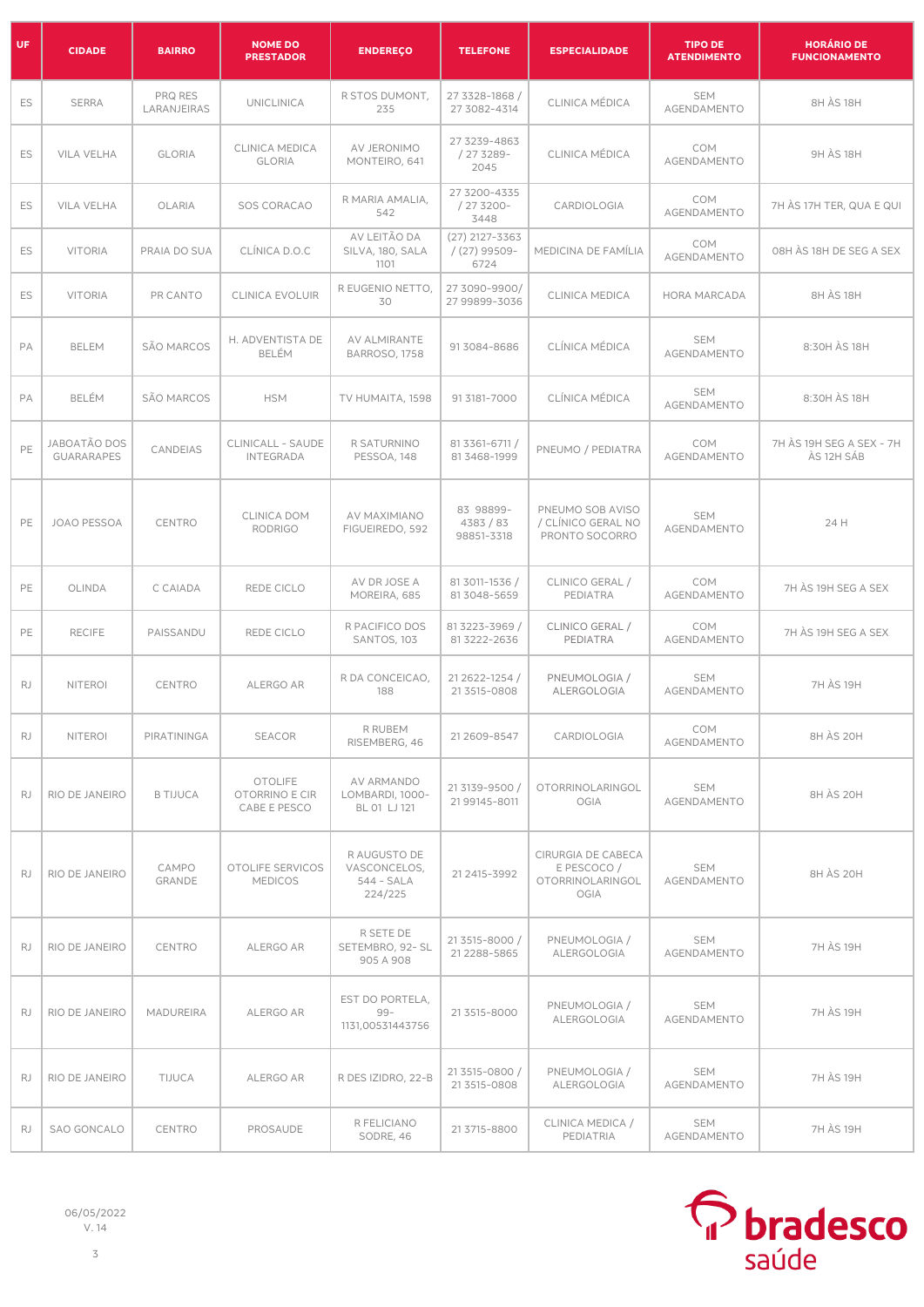| <b>UF</b> | <b>CIDADE</b>                      | <b>BAIRRO</b>                     | <b>NOME DO</b><br><b>PRESTADOR</b>       | <b>ENDEREÇO</b>                                      | <b>TELEFONE</b>                                           | <b>ESPECIALIDADE</b>                               | <b>TIPO DE</b><br><b>ATENDIMENTO</b> | <b>HORÁRIO DE</b><br><b>FUNCIONAMENTO</b>        |
|-----------|------------------------------------|-----------------------------------|------------------------------------------|------------------------------------------------------|-----------------------------------------------------------|----------------------------------------------------|--------------------------------------|--------------------------------------------------|
| <b>RJ</b> | <b>VOLTA</b><br><b>REDONDA</b>     | <b>JD AMALIA</b>                  | <b>CENTRO MEDICO</b><br><b>HINJA</b>     | <b>RUA DR MIGUEL</b><br>COUTO, 90                    | 24 2102-2106                                              | CLINICA MEDICA /<br>PEDIATRIA /<br><b>OTORRINO</b> | <b>SEM</b><br>AGENDAMENTO            | 8H AS 17H                                        |
| <b>SC</b> | FLORIANOPOLI<br>S                  | CENTRO                            | ASQ SAUDE                                | RUA EMÍLIO BLUM<br>131, TORRE A SALA<br>406          | 48 3307-8983<br>/ 48 99972-<br>1019 (somente<br>WhatsApp) | MEDICINA DE FAMILIA                                | <b>SEM</b><br>AGENDAMENTO            | 08H ÀS 17H SEG A SEX                             |
| SP        | <b>BARUERI</b>                     | A INDUSTRIAL                      | <b>CLINICA ARAGUAIA</b>                  | AL ARAGUAIA, 43 -<br>N 01                            | 11 2135-0150 /<br>11 2135-0177                            | CLÍNICO GERAL /<br>PEDIATRA                        | COM<br>AGENDAMENTO                   | 07H ÀS 18H SEG A SEX - SÁB<br>08H ÀS 12H         |
| SP        | <b>CAMPINAS</b>                    | <b>JARDIM</b><br><b>GUANABARA</b> | <b>HOSPITAL VERA</b><br>CRUZ             | R GONCALVES<br>CESAR, 158 - LT 16<br>Q 30 49         | 19 3751-3770                                              | PEDIATRIA /<br>PNEUMOLOGIA                         | COM<br>AGENDAMENTO                   | 07:30H ÀS 18:30H                                 |
| SP        | COTIA                              | PRQ BAHIA                         | <b>CENTRO MEDICO</b><br>COTIA            | AV PRF MANOEL J<br>PEDROSO, 209                      | 11 4703-7572 /<br>11 4703-2655                            | CLÍNICO GERAL                                      | <b>SEM</b><br>AGENDAMENTO            | 07H ÀS 18H SEG A SEX - SÁB<br>08H ÀS 12H         |
| SP        | <b>ITAPEVI</b>                     | CENTRO                            | <b>DIMEG SERVS</b><br><b>MEDICOS</b>     | R JOAQUIM NUNES.<br>134                              | 11 2730-0500 /<br>11 4205-1028                            | <b>PEDIATRA</b>                                    | <b>SEM</b><br>AGENDAMENTO            | 7H ÀS 19H SEG A SEX - 8H<br>ÀS 12H SÁB           |
| SP        | <b>ITAQUAQUECE</b><br><b>TUBA</b>  | <b>VL MARIA</b><br><b>AUGUSTA</b> | <b>CENTRO MEDICO</b><br><b>SAO LUCAS</b> | R JOSE B DE A E<br>SILVA, 50                         | 11 4652-4341 /<br>11 2450-2535                            | PEDIATRA                                           | <b>SEM</b><br>AGENDAMENTO            | 07H ÀS 22H                                       |
| SP        | MOGI DAS<br>CRUZES                 | <b>VL VITORIA</b>                 | <b>CEMAN CENTRO</b><br>MEDICO ANDRADE    | AV BRAZ DE PINA,<br>90                               | 11 4723-5353                                              | CLÍNICO GERAL                                      | COM<br>AGENDAMENTO                   | 8H ÀS 17H SEG A SEX - 8H<br>ÀS 12H SÁB QUINZENAL |
| SP        | PRESIDENTE<br>PRUDENTE             | <b>VL. EUCLIDES</b>               | <b>SANTA CASA</b>                        | R. WRNCESLAU<br>BRAZ, 5                              | 18 3901-8033                                              | <b>GERAL</b>                                       | <b>SEM</b><br>AGENDAMENTO            | 24H                                              |
| SP        | <b>RIBEIRÃO</b><br>PRETO           | JD SÃO LUIZ                       | NB SERVICOS<br>MEDICOS LTDA              | <b>AV SENADOR</b><br>CESAR VERGUEIRO,<br>$571 - SL7$ | 16 3329-1337 /<br>16 99129-9755                           | PEDIATRIA /<br>PNEUMOLOGIA<br>PEDIATRICA           | COM<br>AGENDAMENTO                   | 8H ÀS 17:40H                                     |
| SP        | RIBEIRÃO<br>PRETO                  | <b>JD SUMARE</b>                  | CENTRO DE<br>PNEUMOLOGIA S/S             | AV STA LUZIA, 550<br>$-1$                            | 16 3913-8706 /<br>16 3913-8707                            | PNEUMOLOGIA                                        | COM<br>AGENDAMENTO                   | 8H ÀS 18H                                        |
| <b>SP</b> | RIO CLARO                          | <b>CENTRO</b>                     | CTO MEDICO<br>SANTA FILOMENA             | R 2, 00783                                           | 15 3024-3824 /<br>15 3533-4502                            | CLINICA MEDICA /<br>CARDIOLOGIA                    | COM<br>AGENDAMENTO                   | 8H ÀS 18H                                        |
| <b>SP</b> | <b>SANTO ANDRE</b>                 | <b>JARDIM</b>                     | CLINICA MEDICA<br><b>ANA ROSA</b>        | RUA DAS<br>BANDEIRAS, 175                            | 11 2842-2222 /<br>11 2842-2259                            | CLÍNICO GERAL                                      | <b>COM</b><br>AGENDAMENTO            | 08H ÀS 17H - SÁBADO 08H<br><b>ÀS 12H</b>         |
| SP        | <b>SAO</b><br>BERNARDO DO<br>CAMPO | CENTRO                            | <b>INDICOR</b>                           | AV BR DE MAUA,<br>503                                | 11 4125-8630 /<br>11 4125-9616                            | CLÍNICO GERAL                                      | COM<br>AGENDAMENTO                   | SEG A SEX O8H ÀS 17H -<br>SÁBADO 07H ÀS 11H      |
| SP        | SÃO JOSE DO<br>RIO PRETO           | <b>VILA</b><br>REDENDORA          | <b>IMC</b>                               | R.CASTELO<br>D'AGUA, 3030                            | 17 3203-4000                                              | CARDIOLOGIA                                        | COM<br>AGENDAMENTO                   | 6:30H ÀS 18H                                     |
| SP        | SÃO JOSE DO S<br>CAMPOS            | COND R PARK                       | <b>CENTRO MEDICO</b><br>VIVALLE          | R CARLOS M<br>AURICCHIO, 70 -<br>LAJO M9             | 12 3924-4900                                              | CARDIOLGIA /<br><b>CLINICA MEDICA</b>              | COM<br>AGENDAMENTO                   | 8H ÀS 19H                                        |
| SP        | <b>SAO PAULO</b>                   | <b>B VISTA</b>                    | <b>NOVAMED</b><br>UNIDADE PAULISTA       | AV PAULISTA, 52                                      | 11 4004-2734                                              | CLINICA MEDICA /<br>PEDIATRIA                      | <b>SEM</b><br>AGENDAMENTO            |                                                  |
| <b>SP</b> | <b>SAO PAULO</b>                   | <b>JD JABAQUARA</b>               | <b>CENTRO MEDICO</b><br>CUPECE           | R JUAN DE L CRUZ,<br>295                             | 11 5562-9005 /<br>11 5565-0298                            | CLÍNICO GERAL                                      | <b>SEM</b><br>AGENDAMENTO            | 8H ÀS 17H - SÁBADO 08H ÀS<br>13H                 |
| SP        | <b>SAO PAULO</b>                   | <b>VL MATILDE</b>                 | BR DIAGNOSTICO E<br><b>ESTETICA</b>      | R JOAQUIM MARRA,<br>418                              | 11 2652-2200 /<br>1199953-5915                            | CLÍNICO GERAL                                      | <b>SEM</b><br>AGENDAMENTO            | 7H ÀS 19H - SÁBADO 08H ÀS<br>12H                 |
| SP        | SOROCABA                           | <b>JD VERGUEIRO</b>               | CLINICA REUNIDAS                         | R CAP<br>NASCIMENTO<br>FILHO, 00170                  | 15 3202-7535                                              | PEDIATRIA                                          | COM<br>AGENDAMENTO                   | 7:30H ÀS 19H                                     |